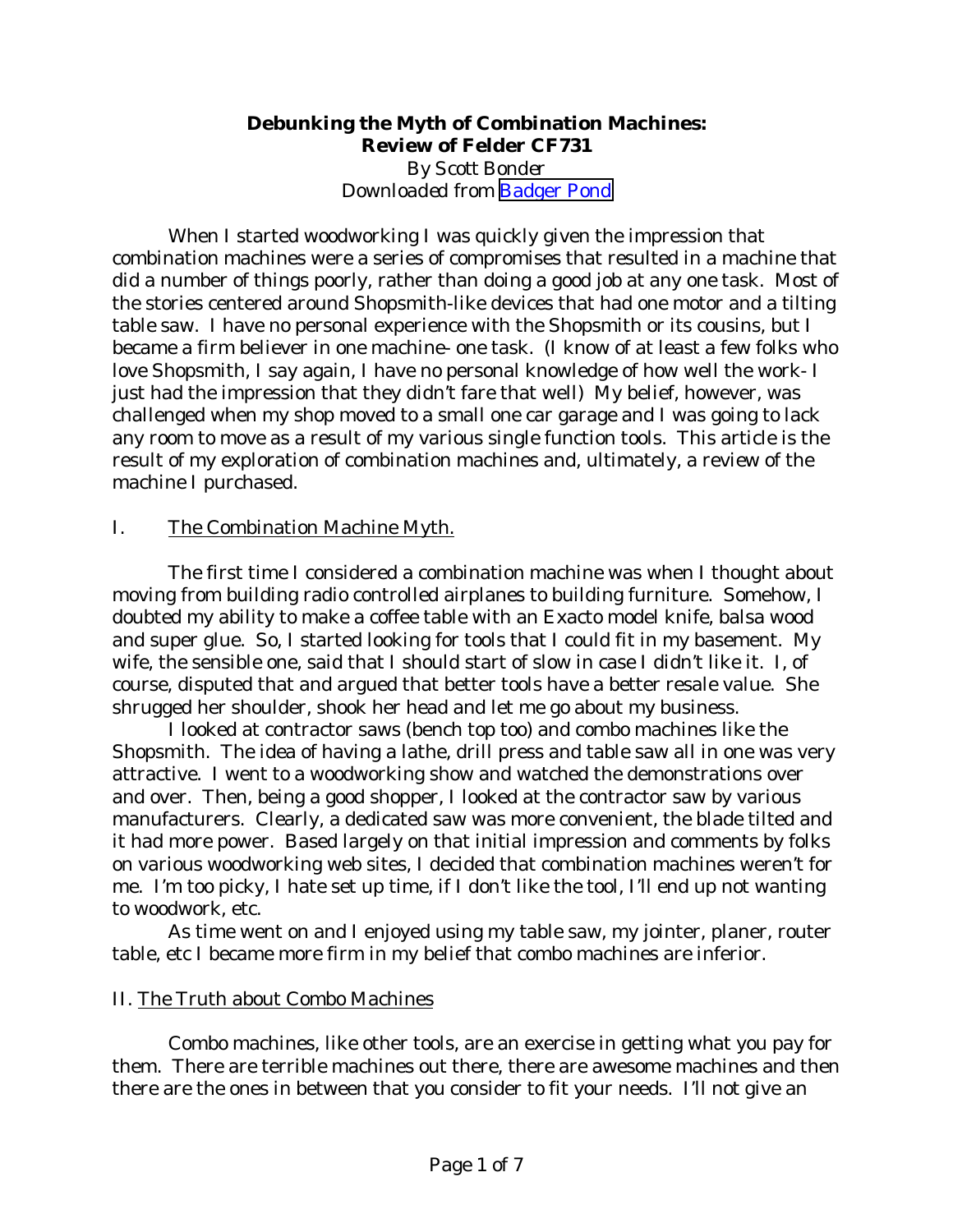example of a terrible one as I am not all that familiar with them. I will say, however that I would not want or tolerate a machine that requires a lot of setup time or one that offers compromises in quality of individual components to get many features. This is similar to my watch buying philosophy. I never wanted one that had alarms, calculators and phone books. Too much stuff, none of it works very well. But, a solid divers watch is a wonderful tool that has more than one function and does all of its jobs well.

True, some compromises are inherent in combination machines. For example, they are one machine. So, as a general rule, you won't be splitting them up to spread out around your workshop. In all likelihood, there will be some change over time. There will also be some parts that serve more than one function, so you may need to find someplace else to rest your scrap pieces when not using the table saw. These types of compromises are, however, acceptable to me in small degrees.

Well-built combo machines are expensive. There is not a direct correlation to the price of the table saw, jointer, etc you might give up to get a combo, unless you are giving up top quality stuff (Martin, Felder, Knapp, etc). For example, my various machines, mostly Delta, sold for about 1/5 of the price of my combination machine. What I got, however, exceeded the individual power and capacity of each tool on a one to one basis. I gave up a 10" Delta Contractors saw with 1.5 hp and got a 12" 4 hp table saw. I got rid of my 6" jointer for a 12" jointer, a lunch-box type 12" planer for a 4 hp 12" planer and a router table with a 1.5 hp router for a 4 hp shaper that also has a high-speed spindle that uses router bits. All in all, a good trade. The combo machine is more mobile than my separates ever were, but it travels as a large unit, so it is harder to make room around it.

Combo machines are, for the most part, made outside of the United States. This means that shipping is costly and accessories are harder to get because you cannot get them at your local store. You also cannot use (on most) dado cutters. On the up side, the European-style riving knife is, in my opinion, far superior to the splitters we use in the USA. The guards that ride on those splitters are better. Most combo machines of higher quality have sliding tables (more on the Felder style later). The machines are actually set up for dust collection and it is not a mere afterthought. In short, the disadvantages are outweighed, in my opinion, by the safety and quality improvements.

Setup time for each machine does exist and probably exceeds that of separate machines. But, I can honestly say that change over, etc. might add about a minute to most operations. If I wasn't such a slob the process would go much faster. I have one fence that I use on the table saw and on the jointer. So, that requires moving. I have to flip up the jointer tables to get to the planer, but that doesn't even require that I move the fence, so it takes ten seconds. Going from planer to jointer is the longest setup time because the planer table must be moved to a low position so the dust hood can flip over into jointer mode. That is the longest operation and the one that takes a minute.

The shaper fence is like no router fence I've ever seen. It is a monster!!! It is heavy, secure, and easy to adjust. Lots of safety features built in, like safety bars to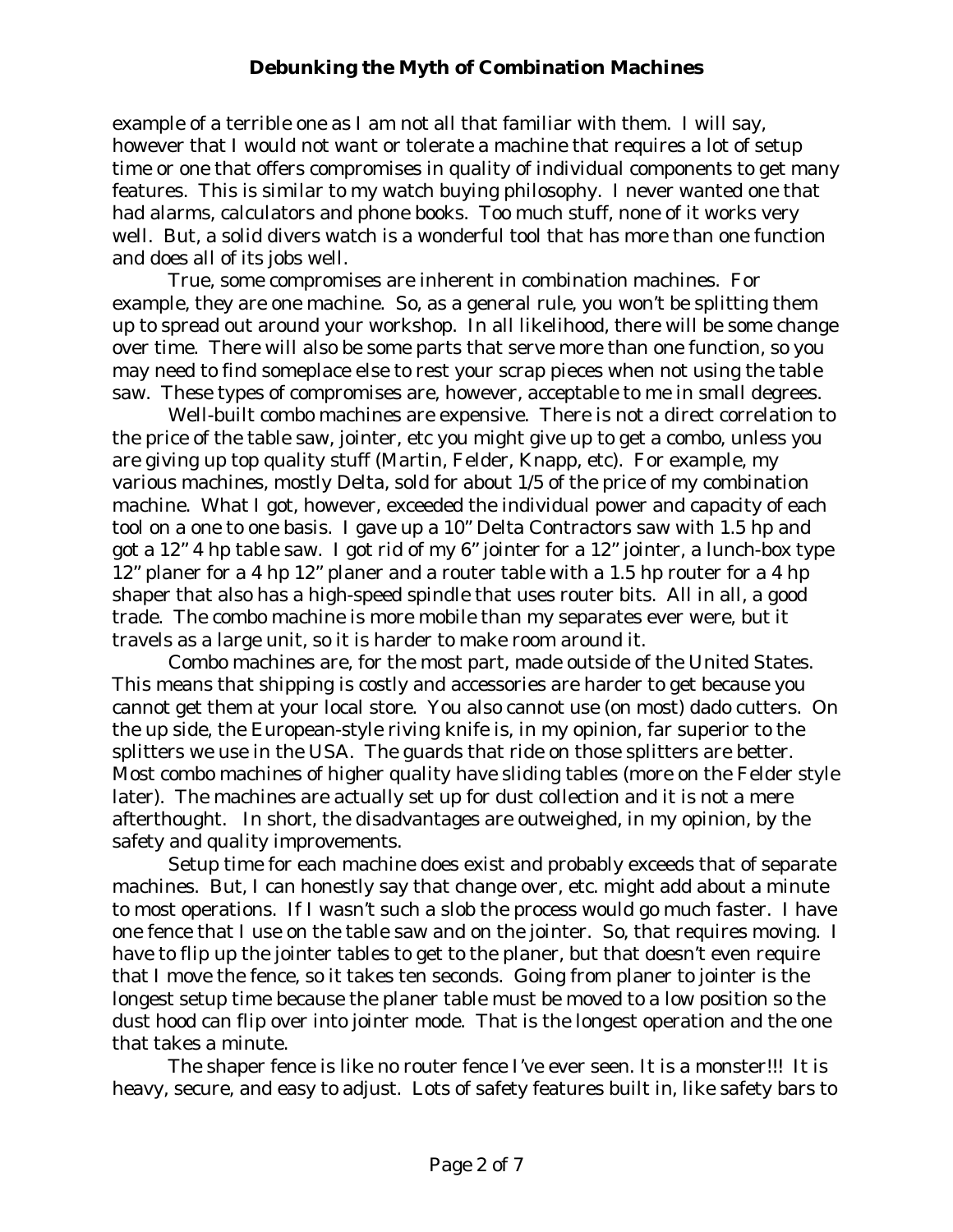keep the wood from sliding into the cutter and a hold down. The sliding table that comes with many of the combo machines is awesome. They make going back to a plain old table saw impossible.

Overall, "combination machine" is not a phrase that should raise the specter of poor quality, long set up times or lack of power. Instead, one should consider the particular machine and make an educated choice based on the facts. For those of you who may have met me or gotten to know me on the web, it should be clear that I cherish quality and lack patience for messing around with finicky tools. I feel confident that if I can adjust to a combo machine and enjoy it, just about anybody can too.

### III. Felder Combination Machine CF731

You can see a picture of the machine and read the details at [http://www.felderusa.com.](http://www.felderusa.com/) In short, my machine is has 3, four horsepower motors running on three phase through an inverter (I supply 220 and the inverter takes it to 3 phase). I have a 12" table saw, shaper, 12" planer, and 12" jointer. All have electronic brakes so that they stop in just a few seconds after the stop button is pushed. First, I'll give you an overview of the machine, its fit-and-finish, and then I'll get to the individual components.

The machine comes in a gigantic wooden crate on a pallet stuffed with packing material, wrapped in plastic and coated in grease. I'm not sure how it is packed when sent from Austria to California because the California folks (FelderUSA) unpack it, make sure it is in good shape and check the settings. Once all is well, FelderUSA re-packs the machine for the last leg of its journey.

Delivery is a trip in all senses of the word. FelderUSA has to rely on trucking services to deliver this monster. The trucking services say they can handle stuff, when sometimes they can't do it. For example, I spoke to the trucking company and confirmed that the machine was coming to me with lift-gate service. That is, they were going to put it on my driveway. When the truck arrived the pallet was on sideways (I don't know how they managed that), the truck has a tiny lift-gate and the driver had not idea he was supposed to unload it for me. Luckily, my Felder rep was there to "install" the machine and he took care of getting it off the truck.

Getting it off the truck took a few hours, but went smoothly. Louie, the Felder rep, took the sliding table off the machine and we cut the pallet to pieces as we turned it in the truck. We then strapped it to truck and inched it over to the liftgate. Once on the lift-gate, we strapped it to that and then lowered it down. Phew, Louie was sure sweating!

Once in my shop, Louie spent about 9 hours setting up the machine, the rolling carriage, the various fences and accessories and then making sure that everything was set perfectly. All settings were superior to anything I had on my Delta stuff, but that wasn't good enough for Louie. He literally spent 30 minutes getting rid of a shiny spot on the end of test piece as it came out of the planer. He called that snipe. Man, he hasn't seen snipe if that is what he called a mere shiny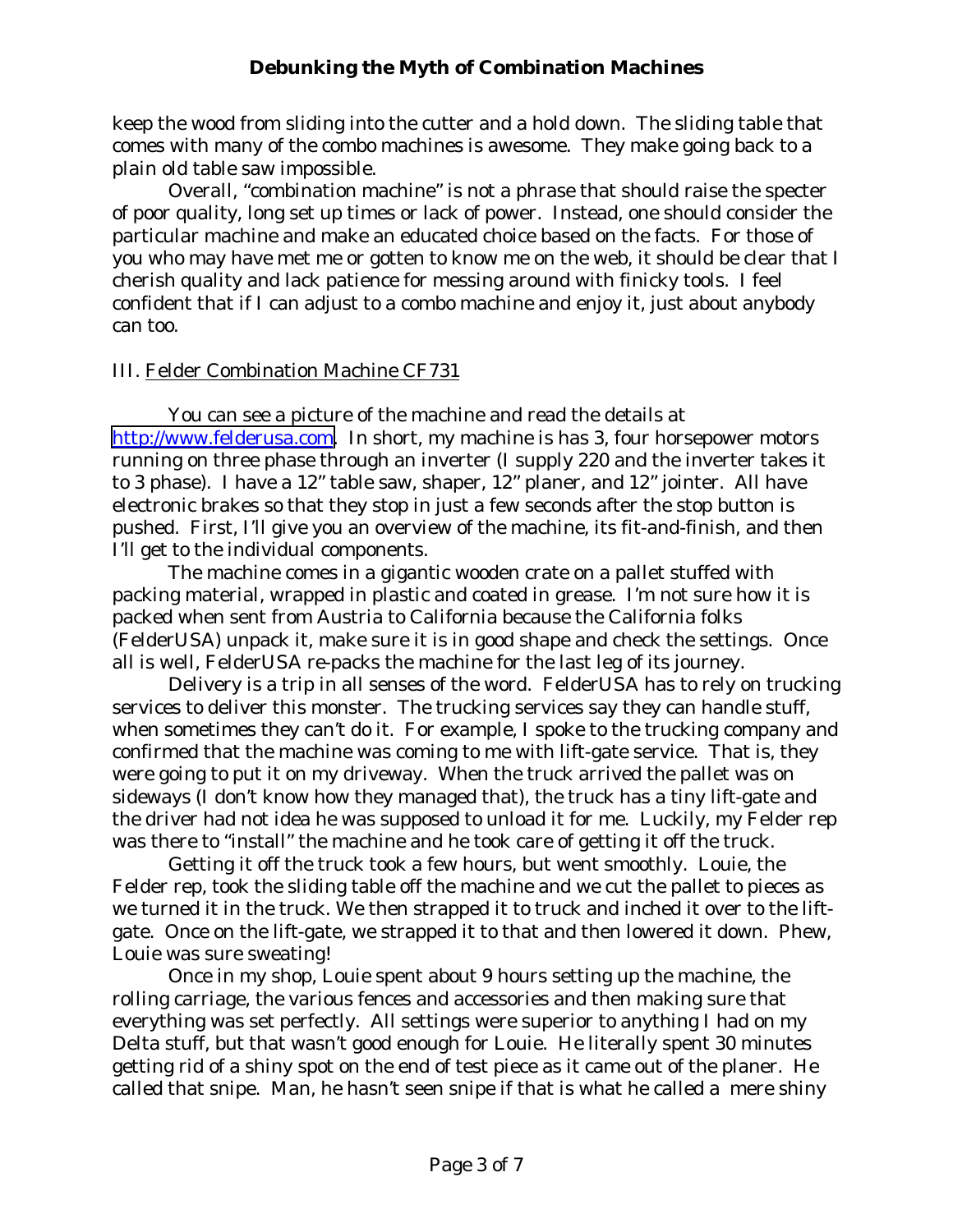spot. By the time he left there was no snipe by anybody's definition, the tables were all aligned, the cross-cut fence was at a perfect 90 degrees, etc.

The entire machine is painted evenly with a green color. No scratches, dents or dings. The tops all had machine marks, but nothing like my old stuff. Despite the marks, the tables were smooth to the touch and had no other imperfection. The three rings that fill in the hole where the shaper is fit perfectly and sit flat and flush to the table saw top without adjustment. There are, however, adjustment screws should it be necessary. The fences were all packed securely in pieces. They went together easily and are incredibly adjustable. They are all pretty heavy too!

The interior of the machine is wonderful. Everything is rock solid, no skimping, and no cheap screws, just good solid workmanship. There are plastic suction points that cover the shaper and the saw blade to aid in dust collection, access panels all around and micro switches. If any door is open the machine will not start. Also, the various functions have start and stop switches all around the machine, but the red button on any will cut power to all. Great safety feature!

### A. Table Saw

The table saw has a 12" sliding table with the capacity to rip a 6' long piece on the sliding table. The table is at near zero clearance to the blade so that the table edge is a great reference when ripping. You can sit on the slider when it is fully extended and there is no flex in the table. Even with me on the table, my wife could push it from end to end with little effort (the saw was off).

You can use the slider in a number of ways. First, you can ignore it and rip using the rip fence like on an American saw. Or, you can use the rip fence and slider together to make a sort of meat slicer. That is, if ripping a bunch of  $\frac{1}{4}$ " strips from a 15" wide piece you simply set the fence so the cutoff on the rip fence side is  $\frac{1}{4}$ " (and pull the fence back so it ends right before the blade). Push the wood up against the fence and once aligned use the sliding table to move the wood through the blade. I find it helpful to clamp the wood down to keep me from letting it move and the Felder clamp is massive and does the job well. Just like making a sandwich at a deli counter. No danger of kickback because the waste is not stuck between a fence and the blade, plus the ever present riving knife (splitter) is there to keep the wood away from the rear teeth.

The sliding table is great for crosscutting and the crosscut fence is massive. It has a very cool stop system. The wood rides against the stop block and a "splinter block," not the fence itself. The stop block has a spring-loaded wedge in it. So, you can set the stop block and put wood against it so that the wedge is pushed in to make your first cleanup crosscut and then move the wood so the wedge pops out and that is your guide for your final crosscut. I am not describing that well, but it is very useful.

The slider has a few slots running down its length. You can fit a clamp in there to hold things steady and you can attach a number of accessories, like a fence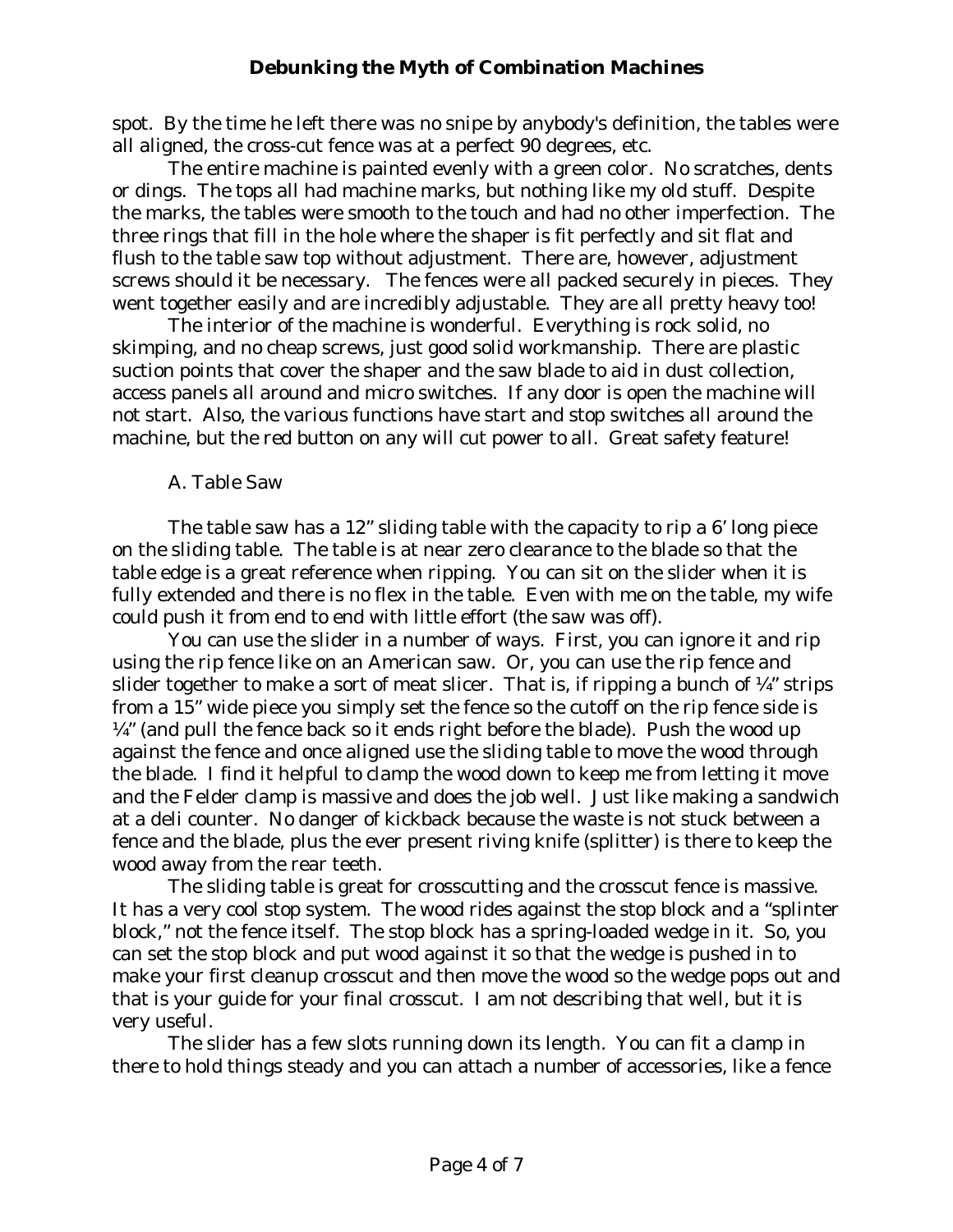to help with rough ripping long stock (no more putting a piece of plywood or other straight edge against the fence for this chore).

Note, you cannot use dado cutters with this saw. Not a big deal to me and I now use the shaper to deal with this operation.

The blade has a brake and stops in about three seconds, as do all cutters on this machine. Nice smooth stops.

The real bonus of getting a Euro-style saw is the riving knife and basket guard. No more splitter woes. The knife follows the blade up and down and on angles. The guard sits on the knife, if not in the way and has great dust collection. If you do need to remove it just pop it off in under 5 seconds. A great safety device!!!!! This should be standard on all American made saws too.

### B. Shaper

The shaper is on the far end of the table saw and sits under rings that are machined to sit in the top perfectly. When you want to use the simply take out the appropriate number of rings and raise the cutter. Around the rings in the top are some machined holes. These holes are for the fence to lock down. Two are threaded for the hold downs. Another two are reference holes so that the fence always goes back on the table in the same position and is micro-adjustable from that position. As I mentioned earlier, the fence is massive. I store it on a shelf so I don't have to lift it every time I want to use it. The fence I use has a hold down shoe and a spring to hold stock against the fence. The fence is split and adjustable so that you can size the opening to the cutter.

Also, I have the safety bars, which are metal bars that fit into the fence and sit across the opening. To use these, you put them into the fence at the appropriate height and lock them down, that simple. For example, if cutting a profile that will remove stock from only half the height of piece to be shaped, you set the safety bar(s) at the height that stock will not be removed from the piece. This then serves as a guide so that the wood doesn't wander into the cutter head before reaching the other side of the opening and contacting that half of the fence. Clear as mud? Suffice it to say that it serves the same safety purpose as a zero clearance insert on a split router fence.

The shaper is 4hp, and I have the 30mm spindle. You can get a bushing so you can use standard sized cutters, but I've been happy with the cutters from Felder thus far. Every turn of the height handle raises the cutter 2mm. You can tilt the spindle by using another handle. The spindle tilts toward the rear, which is pretty cool and seems, to me, safer than tilting toward the user.

Spindle changes (I also have the high speed router spindle) are a snap. I think I have it down to under two minutes. Simply loosen the belt by means of a handle, loosen to lock-downs and pull it out. Replace it with the other spindle and appropriate belt and now the shaper takes router bits. So far, I use router bits for making dado cuts.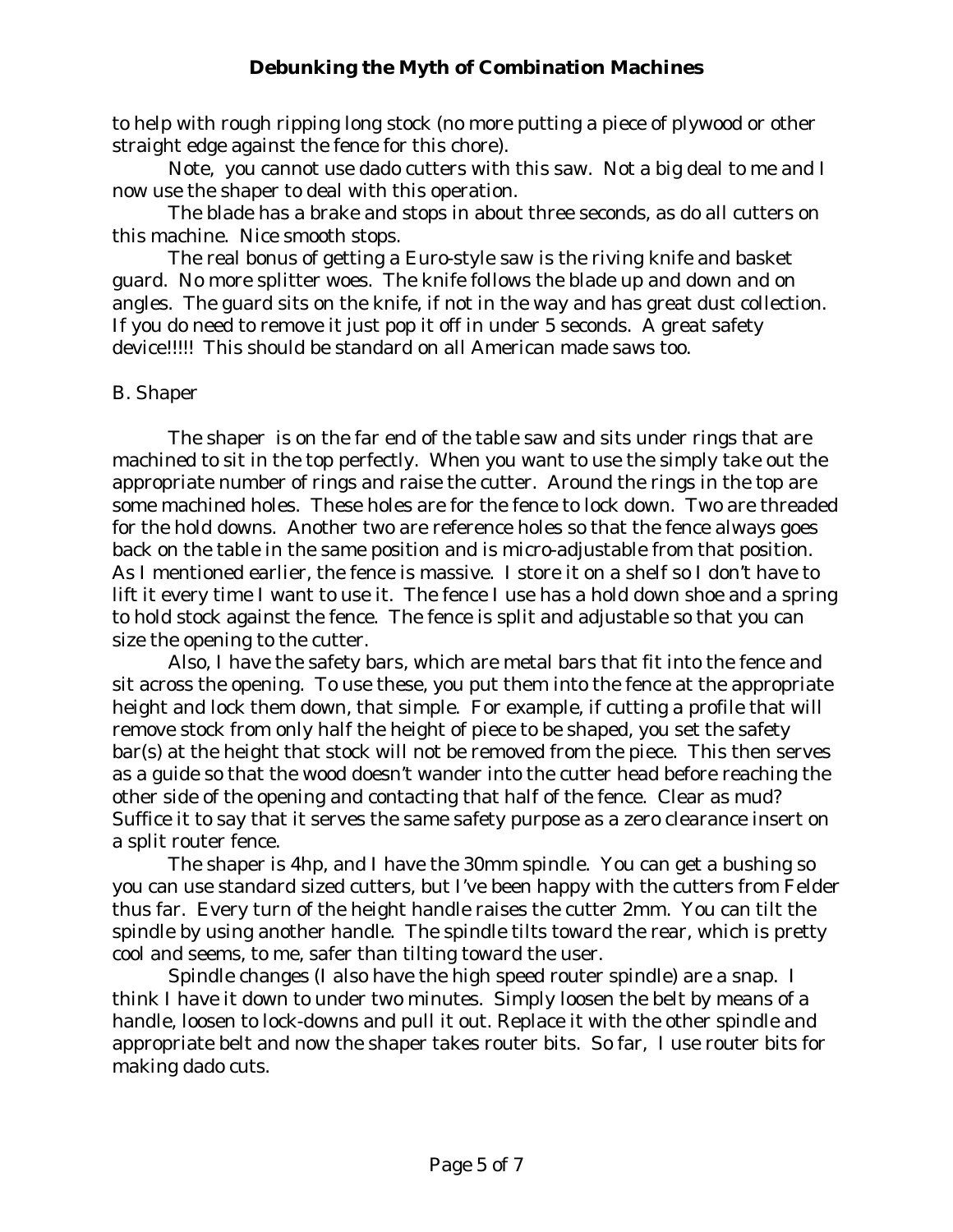# C. Jointer/Planer

The jointer and planer share a cutterhead and dust hood. Both are 12", very thick and heavy tables and no detectable vibration. The jointer tables are 64" long and adjust easily. The outfeed uses a knob under the table. The infeed has a lever and moves easily and doesn't stray once set. The fence is a bit odd and takes getting used to for those coming from American machines. It is the table saw fence, so it ends just about 6" after the cutterhead. It struck me as odd for a while, but I am now used to it and it is perfectly functional. For some reason that is not clear to me, the technique that seems to work best on this jointer to lightly feed the wood over the cutter from the infeed side with no worry about moving over to the outfeed table until the end. So, the fence ending before the cutter makes no practical difference. I have the jointer set for a very slight spring joint in a 5' length. The fence also bevels easily.

The guard is a Euro-type. It is not spring loaded. Instead, it forms a bridge over the cutter that is set to allow the wood to travel under it. Overall, I feel safer using the jointer with this setup. Again, it took some getting used to though.

Lifting the jointer tables accesses the planer. The tables unlatch easily, lift toward the center of the machine and out of your way. Once lifted, they lock into place and you just flip the dust hood. You now have a 12" planer. The planer has two speed settings for the rollers to pull the wood through to allow for different types of wood. There is a digital readout on the planer as well. The table moves in 2mm increments per turn of the handle. So, moving the table all the way up is a forearm workout, but not too bad really. As I said earlier, the planer produces smooth cuts and has plenty of power.

## D. Misc.

Felder has a bunch of accessories for their machines. The coolest ones, in my opinion, are the extension tables. You simply clip on these aluminum or iron tables wherever you need them and they are flat, and set perfectly to the surface top you are attaching them to. Awesome flexibility with these.

There are multiple shaper fences. For example, there is one designed to allow you to do curved work. It is rounded, features a guard and a pivot pin on the inside. Everything is adjustable, of course. The mortise and tenon setup is pretty cool. A table with guards attaches to the sliding table. A fence attaches to the shaper. With tenon cutters in place the wood is held down on the sliding table and the table is pushed so that the wood moves past the horizontal cutters. Easy to use, safe and very clean cuts.

## IV. Conclusion

I am happy every time I get to use my Felder combo. I am safer, enjoy the woodworking more and, oddly given this is a combo machine, do not have to screw